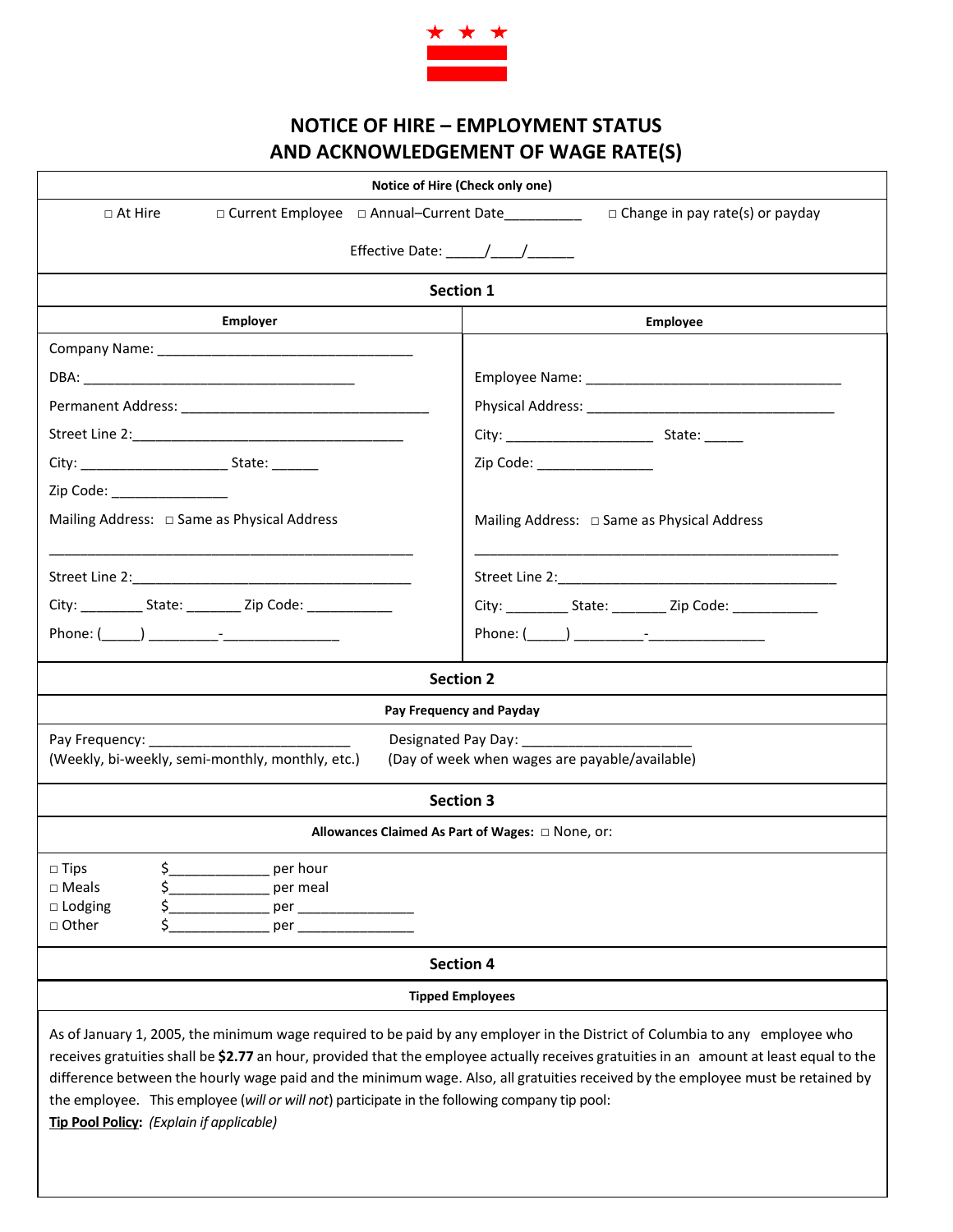| <b>Section 5</b>                                                                                                                                                                                                                                                                                                                                                                                                                                                         |                                                                                                                                                                                                                                                                   |                                                                                  |
|--------------------------------------------------------------------------------------------------------------------------------------------------------------------------------------------------------------------------------------------------------------------------------------------------------------------------------------------------------------------------------------------------------------------------------------------------------------------------|-------------------------------------------------------------------------------------------------------------------------------------------------------------------------------------------------------------------------------------------------------------------|----------------------------------------------------------------------------------|
| <b>Basis of Wage Payment</b>                                                                                                                                                                                                                                                                                                                                                                                                                                             |                                                                                                                                                                                                                                                                   |                                                                                  |
| □ Living Wage<br>□ Minimum Wage                                                                                                                                                                                                                                                                                                                                                                                                                                          | □ Living Wage Exempt                                                                                                                                                                                                                                              | □ Employer Determined Wage Rate                                                  |
| Pay Basis: __________________________(hourly, shift, day, week, salary, piece, commission)                                                                                                                                                                                                                                                                                                                                                                               |                                                                                                                                                                                                                                                                   |                                                                                  |
| $\Box$ Hourly                                                                                                                                                                                                                                                                                                                                                                                                                                                            | $\Box$ Multiple Rates or Basis (for each type of basis)                                                                                                                                                                                                           |                                                                                  |
| Rate of Pay: __________ per hour<br>Overtime Rate of Pay*______ per hour                                                                                                                                                                                                                                                                                                                                                                                                 |                                                                                                                                                                                                                                                                   | Rate of Pay: ____________ per _____________________ Overtime Rate: _____________ |
| <b>Overtime Pay Exemption for bona fide</b><br>$\Box$<br>Administrative<br>П<br><b>Executive</b><br>П<br>Professional<br>П                                                                                                                                                                                                                                                                                                                                               | *No employer shall employ any employee for a workweek that is longer than 40<br>hours, unless the employee receives compensation for employment in excess of<br>40 hours at a rate not less than 1 % times the regular rate at which the<br>employee is employed. |                                                                                  |
| <b>Section 6</b>                                                                                                                                                                                                                                                                                                                                                                                                                                                         |                                                                                                                                                                                                                                                                   |                                                                                  |
| □ Prevailing Rate (if Applicable)                                                                                                                                                                                                                                                                                                                                                                                                                                        |                                                                                                                                                                                                                                                                   |                                                                                  |
| Prevailing Rate Jobs: Your rate of pay will be the posted rate for the classification(s) listed.                                                                                                                                                                                                                                                                                                                                                                         |                                                                                                                                                                                                                                                                   |                                                                                  |
| <b>Section 7</b>                                                                                                                                                                                                                                                                                                                                                                                                                                                         |                                                                                                                                                                                                                                                                   |                                                                                  |
| The Department of Employment Services, specifically the Office of Wage-Hour (OWH), is to be contacted as that office is<br>the designated enforcement agency for the concerns about safety, wage and hour, or discrimination. The OWH can be<br>contacted at 202-671-1880 or via e-mail at owh.ask@dc.gov. The office is located at 4058 Minnesota Avenue, NE, Suite<br>4300 Washington, D.C. 20019. The office is open Monday -Thursday 8:30-4:30 and Friday 9:30-4:30. |                                                                                                                                                                                                                                                                   |                                                                                  |
| <b>Section 8</b>                                                                                                                                                                                                                                                                                                                                                                                                                                                         |                                                                                                                                                                                                                                                                   |                                                                                  |
| Employee Acknowledgement: By signing below, I acknowledge that I have received the foregoing information regarding my pay<br>and my Employer. I told my employer what my primary language is:<br>Check one:<br><b>English</b><br>$\Box$ I have been given this pay notice in English.<br><b>Other Language</b><br>I have been given this pay notice in English only, because Office of Wage-Hour does not yet offer a pay notice<br>form in my primary language.         |                                                                                                                                                                                                                                                                   |                                                                                  |
|                                                                                                                                                                                                                                                                                                                                                                                                                                                                          |                                                                                                                                                                                                                                                                   |                                                                                  |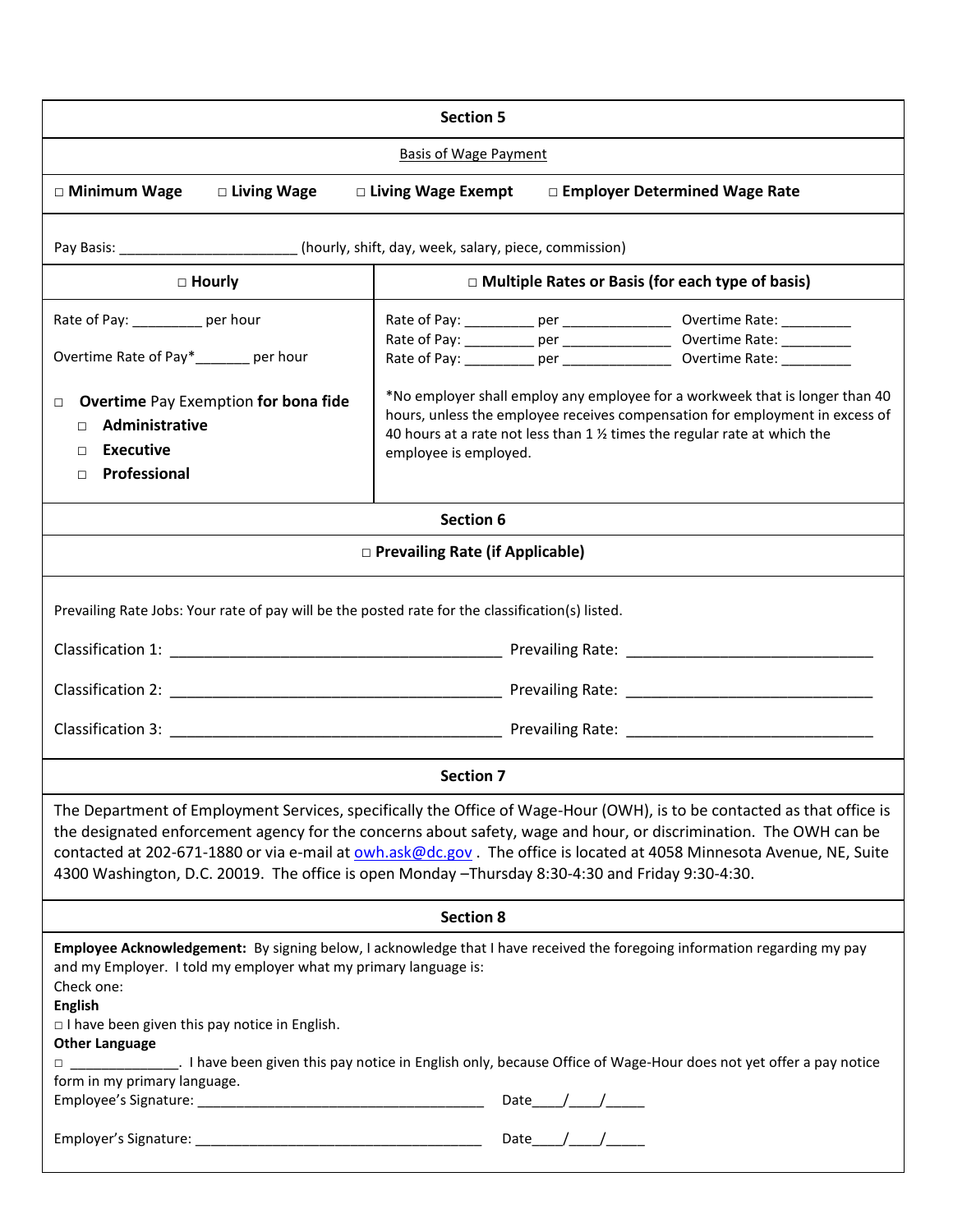The Department of Employment Services provides templates for several common types of pay agreements, including dual language notices and acknowledgements in English and Spanish. If any other languages are needed, please contact the Office of Wage-Hour at 202-671-1880. Employers may create their notices, use or adapt the notice provided by The Department of Employment Services, as long as:

- The required information appears in English and the employee's primary language
- The employee receives a copy
- The employee signs an acknowledgment of receipt and identifies their primary language to the employer
- The employer keeps a copy of the notice and acknowledgement form

The Instructional Guide of how to complete this notice is found below:

# **Instructional Guide**

### **Notice Given**

Indicate the reason the form is being provided to the employee.

## **Section 1**

#### **Employer and Employee** Complete all fields.

## **Section 2**

## **Pay Frequency and Pay Day**

Indicate the frequency (e.g., weekly, bi-weekly, etc.) for when regularly scheduled wage payments will be paid and also indicate the specific payday.

## **Section 3**

## **Allowances Claimed as Part of Wages**

Indicate any allowances claimed as part of the minimum wage, including tips, meals, and/or lodging allowances.

## **Section 4**

## **Tipped Employees**

This section provides tipped employees the required notice under § 32-1003(f).

**Note:** Employers should also provide the company's tip pool policy in this section or as an attachment.